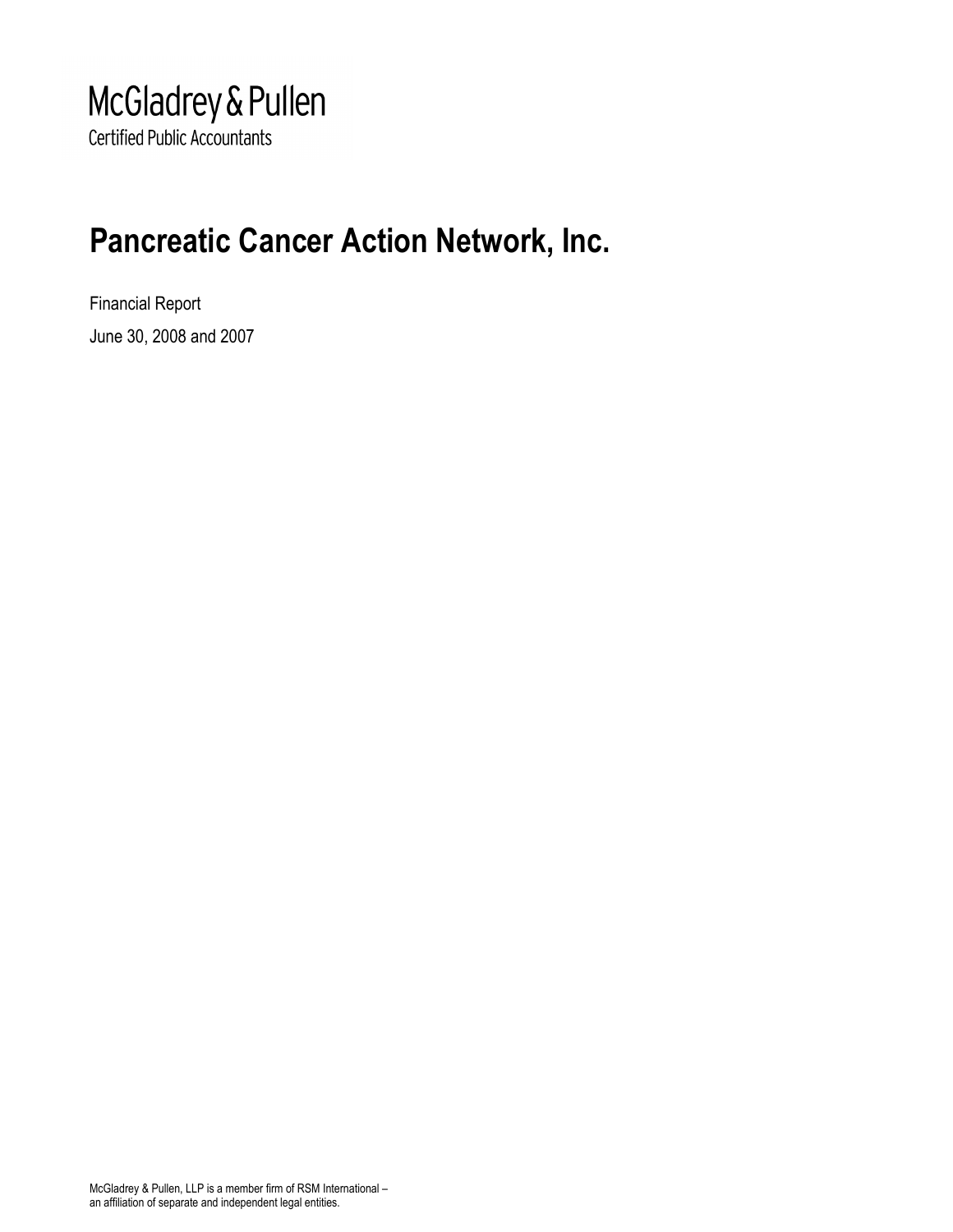| <b>Independent Auditor's Report</b>      |          |  |  |  |  |
|------------------------------------------|----------|--|--|--|--|
| <b>Financial Statements</b>              |          |  |  |  |  |
| <b>Statements of Financial Position</b>  | 2        |  |  |  |  |
| <b>Statements of Activities</b>          | $3 - 4$  |  |  |  |  |
| <b>Statements of Functional Expenses</b> | $5 - 6$  |  |  |  |  |
| <b>Statements of Cash Flows</b>          | 7        |  |  |  |  |
| Notes to the Financial Statements        | $8 - 12$ |  |  |  |  |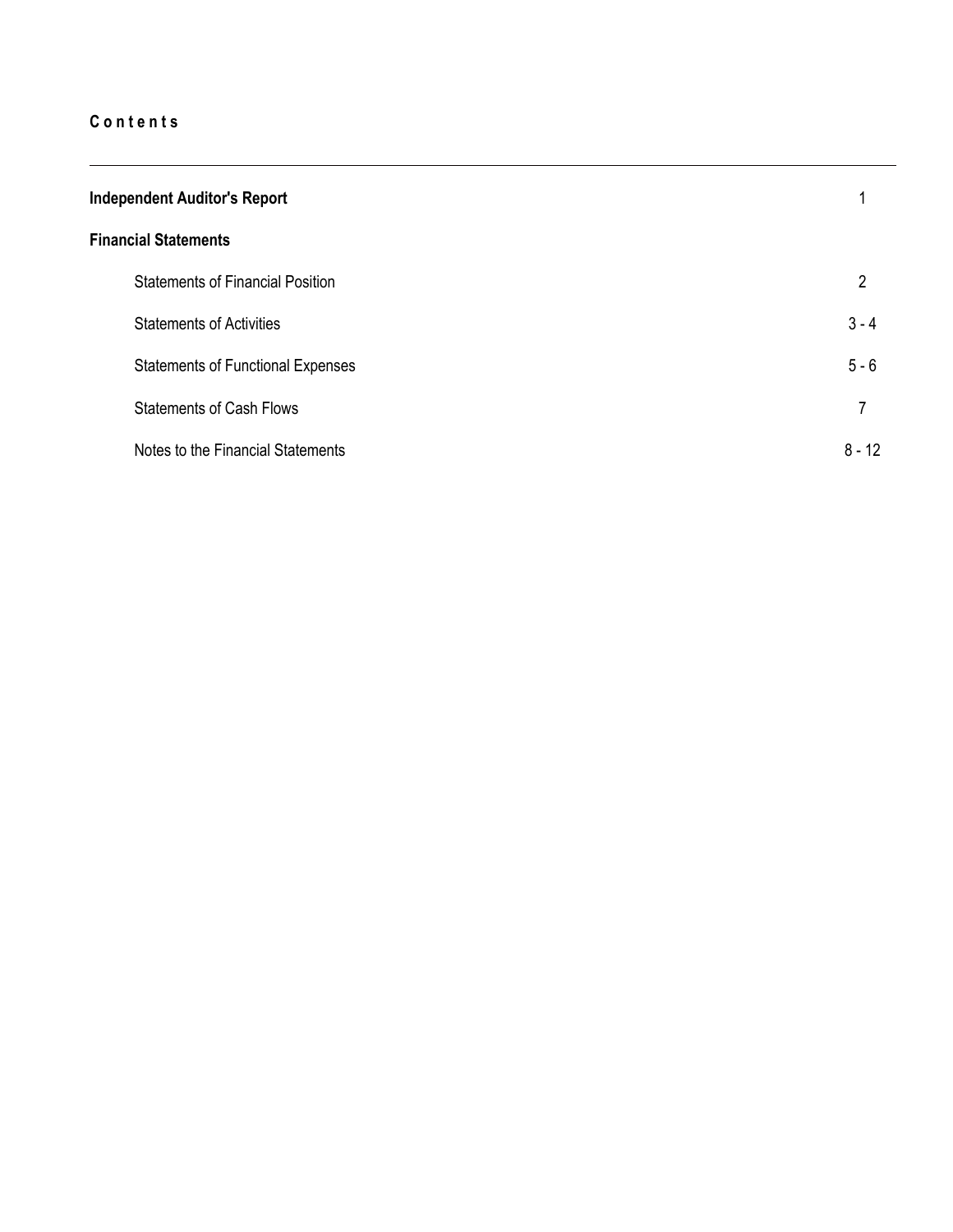# McGladrey & Pullen

**Certified Public Accountants** 

Independent Auditor's Report

To the Board of Directors Pancreatic Cancer Action Network, Inc. El Segundo, California

We have audited the accompanying statements of financial position of Pancreatic Cancer Action Network, Inc. (Organization) as of June 30, 2008 and 2007 and the related statements of activities, functional expenses and cash flows for the years then ended. These financial statements are the responsibility of the Organization's management. Our responsibility is to express an opinion on these financial statements based on our audits.

We conducted our audits in accordance with auditing standards generally accepted in the United States of America. Those standards require that we plan and perform the audit to obtain reasonable assurance about whether the financial statements are free of material misstatement. An audit includes examining, on a test basis, evidence supporting the amounts and disclosures in the financial statements. An audit also includes assessing the accounting principles used and significant estimates made by management, as well as evaluating the overall financial statement presentation. We believe that our audits provide a reasonable basis for our opinion.

In our opinion, the financial statements referred to above present fairly, in all material respects, the financial position of Pancreatic Cancer Action Network, Inc. as of June 30, 2008 and 2007 and the changes in its net assets and its cash flows for the years then ended in conformity with accounting principles generally accepted in the United States of America.

Chicago, Illinois October 3, 2008

McGladrey of Pullen, LLP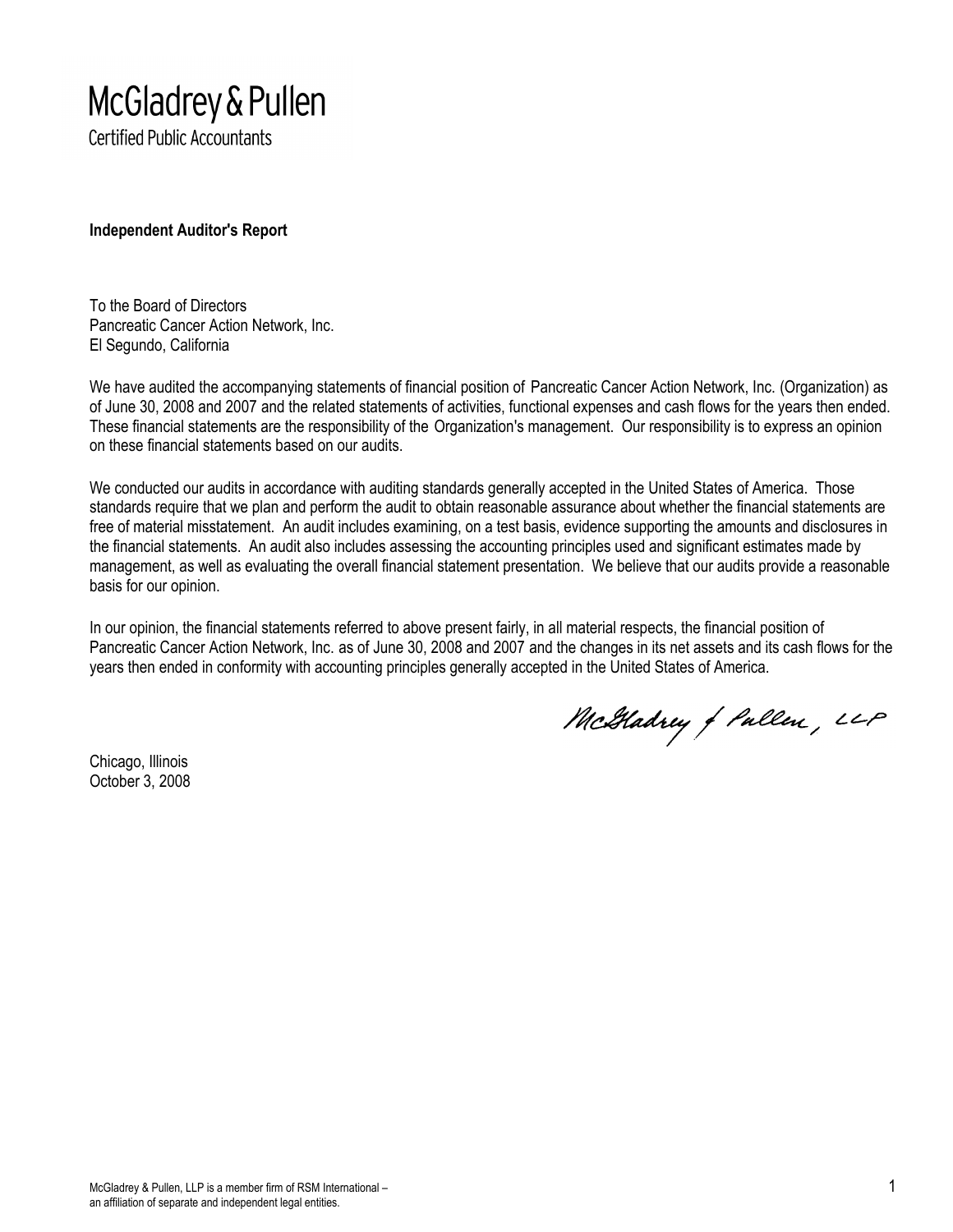## Statements of Financial Position June 30, 2008 and 2007

|                                                                                                    | 2008                                                     |     | 2007                                                 |
|----------------------------------------------------------------------------------------------------|----------------------------------------------------------|-----|------------------------------------------------------|
| <b>Assets</b>                                                                                      |                                                          |     |                                                      |
| Cash<br>Investments<br>Pledges receivable<br>Sundry receivables                                    | \$<br>266,912<br>3,141,837<br>488,800<br>77,413          | -\$ | 238,899<br>3,169,677<br>441,667                      |
| Inventory<br>Prepaid expenses<br>Property and equipment, net<br>Other assets                       | 46,298<br>133,453<br>249,584<br>18,613                   |     | 24,782<br>381,443<br>225,659<br>18,613               |
|                                                                                                    | 4,422,910                                                |     | 4,500,740                                            |
| <b>Liabilities and Net Assets</b>                                                                  |                                                          |     |                                                      |
| Liabilities<br>Accounts payable<br>Accrued expenses<br>Grants payable<br>Capital lease obligations | \$<br>155,571<br>216,069<br>536,000<br>31,584<br>939,224 | \$  | 255,281<br>183,333<br>862,332<br>42,460<br>1,343,406 |
| Net assets                                                                                         |                                                          |     |                                                      |
| Unrestricted<br>Temporarily restricted<br>Permanently restricted                                   | 3,067,750<br>294,653<br>121,283<br>3,483,686             |     | 2,657,575<br>378,476<br>121,283<br>3,157,334         |
|                                                                                                    | 4,422,910                                                |     | 4,500,740                                            |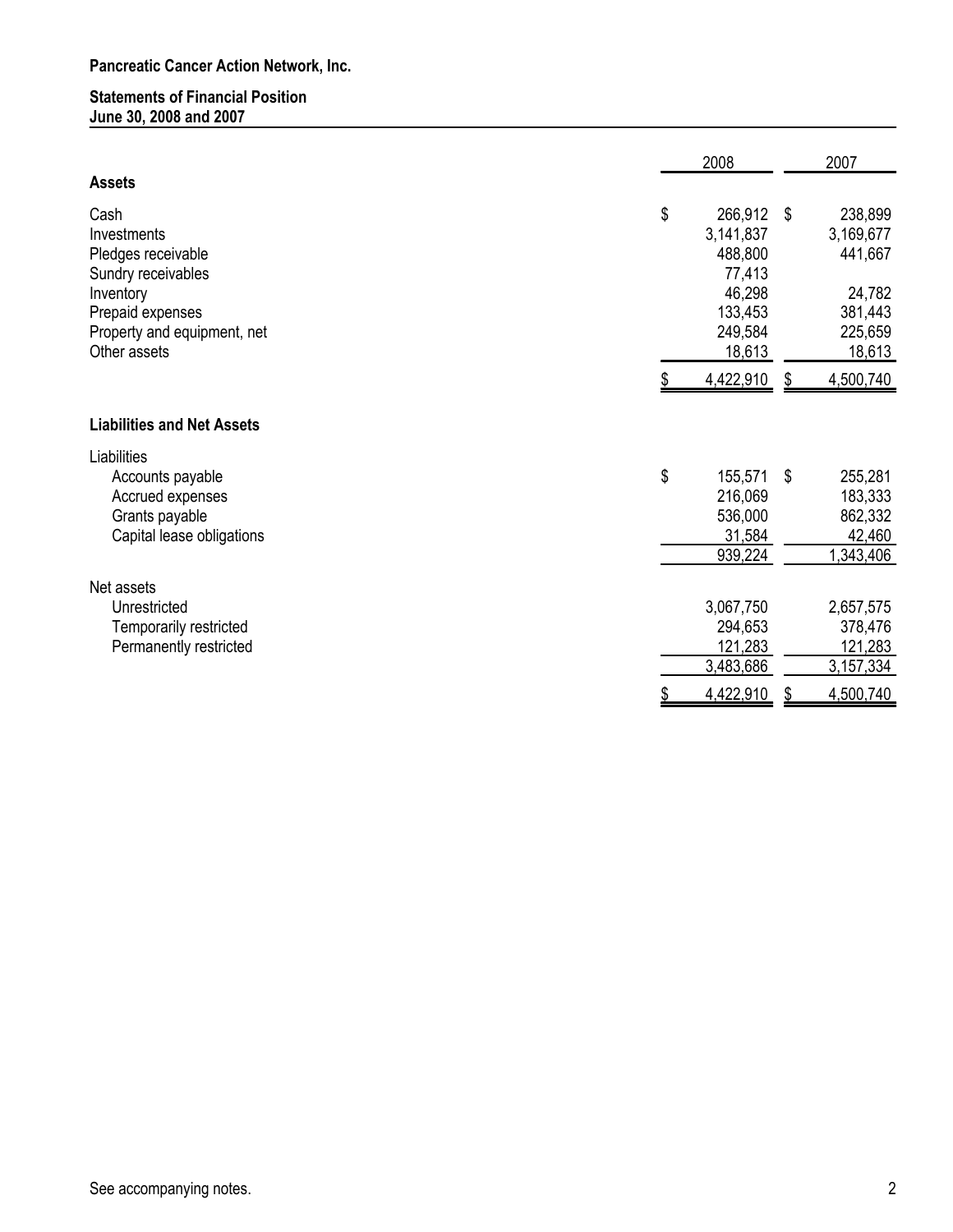#### Statement of ActivitiesYear Ended June 30, 2008

|                                                                                                                                                                                          | Unrestricted                                                                     | Temporarily<br>Restricted                  | Permanently<br>Restricted | 2008<br>Total                                                    |
|------------------------------------------------------------------------------------------------------------------------------------------------------------------------------------------|----------------------------------------------------------------------------------|--------------------------------------------|---------------------------|------------------------------------------------------------------|
| Revenue, gains and other support<br>Contributions<br>Special events (net of direct costs of \$847,052)<br>Store sales, net<br>Investment return<br>Net assets released from restrictions | \$<br>1,783,898 \$<br>4,258,144<br>137,954<br>(58,600)<br>1,547,276<br>7,668,672 | 1,463,453 \$<br>(1, 547, 276)<br>(83, 823) | $\frac{1}{2}$             | 3,247,351<br>\$<br>4,258,144<br>137,954<br>(58,600)<br>7,584,849 |
| Expenses<br>Program services                                                                                                                                                             |                                                                                  |                                            |                           |                                                                  |
| Research advocacy<br>Patient support<br>Education                                                                                                                                        | 2,962,542<br>1,907,837<br>1,447,286<br>6,317,665                                 |                                            |                           | 2,962,542<br>1,907,837<br>1,447,286<br>6,317,665                 |
| Supporting services<br>General and administrative<br>Fundraising                                                                                                                         | 243,287<br>697,545<br>940,832                                                    |                                            |                           | 243,287<br>697,545<br>940,832                                    |
|                                                                                                                                                                                          | 7,258,497                                                                        |                                            |                           | 7,258,497                                                        |
| Increase (decrease) in net assets                                                                                                                                                        | 410,175                                                                          | (83, 823)                                  |                           | 326,352                                                          |
| Net assets<br>Beginning of year                                                                                                                                                          | 2,657,575                                                                        | 378,476                                    | 121,283                   | 3,157,334                                                        |
| End of year                                                                                                                                                                              | 3,067,750                                                                        | 294,653                                    | 121,283                   | 3,483,686                                                        |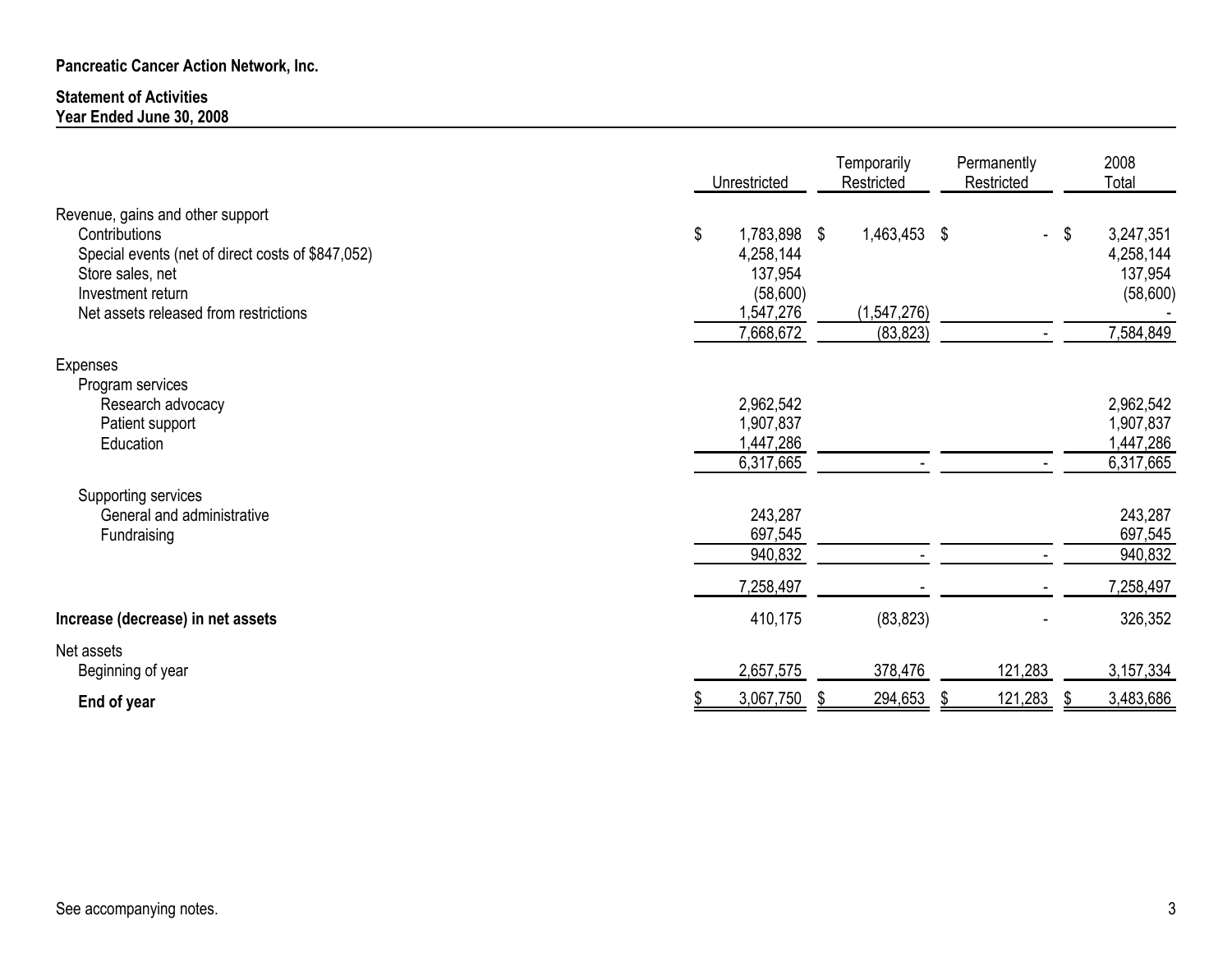#### Statement of Activities, Continued Year Ended June 30, 2007

|                                                                                                                                                                                                                  | Unrestricted                                                                       | Temporarily<br>Restricted                    |    | Permanently<br>Restricted | 2007<br>Total                                                     |
|------------------------------------------------------------------------------------------------------------------------------------------------------------------------------------------------------------------|------------------------------------------------------------------------------------|----------------------------------------------|----|---------------------------|-------------------------------------------------------------------|
| Revenue, gains and other support<br>Contributions<br>Special events (net of direct costs of \$644,907)<br>Store sales, net<br>Investment return<br>Miscellaneous income<br>Net assets released from restrictions | \$<br>719,055<br>3,947,203<br>81,850<br>149,864<br>1,000<br>1,962,318<br>6,861,290 | \$<br>2,290,794 \$<br>(1,962,318)<br>328,476 |    | 121,283 \$<br>121,283     | 3,131,132<br>3,947,203<br>81,850<br>149,864<br>1,000<br>7,311,049 |
| Expenses                                                                                                                                                                                                         |                                                                                    |                                              |    |                           |                                                                   |
| Program services<br>Research advocacy<br>Patient support<br>Education                                                                                                                                            | 2,261,349<br>1,625,471<br>1,085,736<br>4,972,556                                   |                                              |    |                           | 2,261,349<br>1,625,471<br>1,085,736<br>4,972,556                  |
| Supporting services<br>General and administrative<br>Fundraising                                                                                                                                                 | 279,459<br>481,960<br>761,419                                                      |                                              |    |                           | 279,459<br>481,960<br>761,419                                     |
| Increase in net assets                                                                                                                                                                                           | 5,733,975<br>1,127,315                                                             | 328,476                                      |    | 121,283                   | 5,733,975<br>1,577,074                                            |
| Net assets<br>Beginning of year                                                                                                                                                                                  | 1,530,260                                                                          | 50,000                                       |    |                           | 1,580,260                                                         |
| End of year                                                                                                                                                                                                      | 2,657,575                                                                          | 378,476                                      | -9 | 121,283                   | 3,157,334                                                         |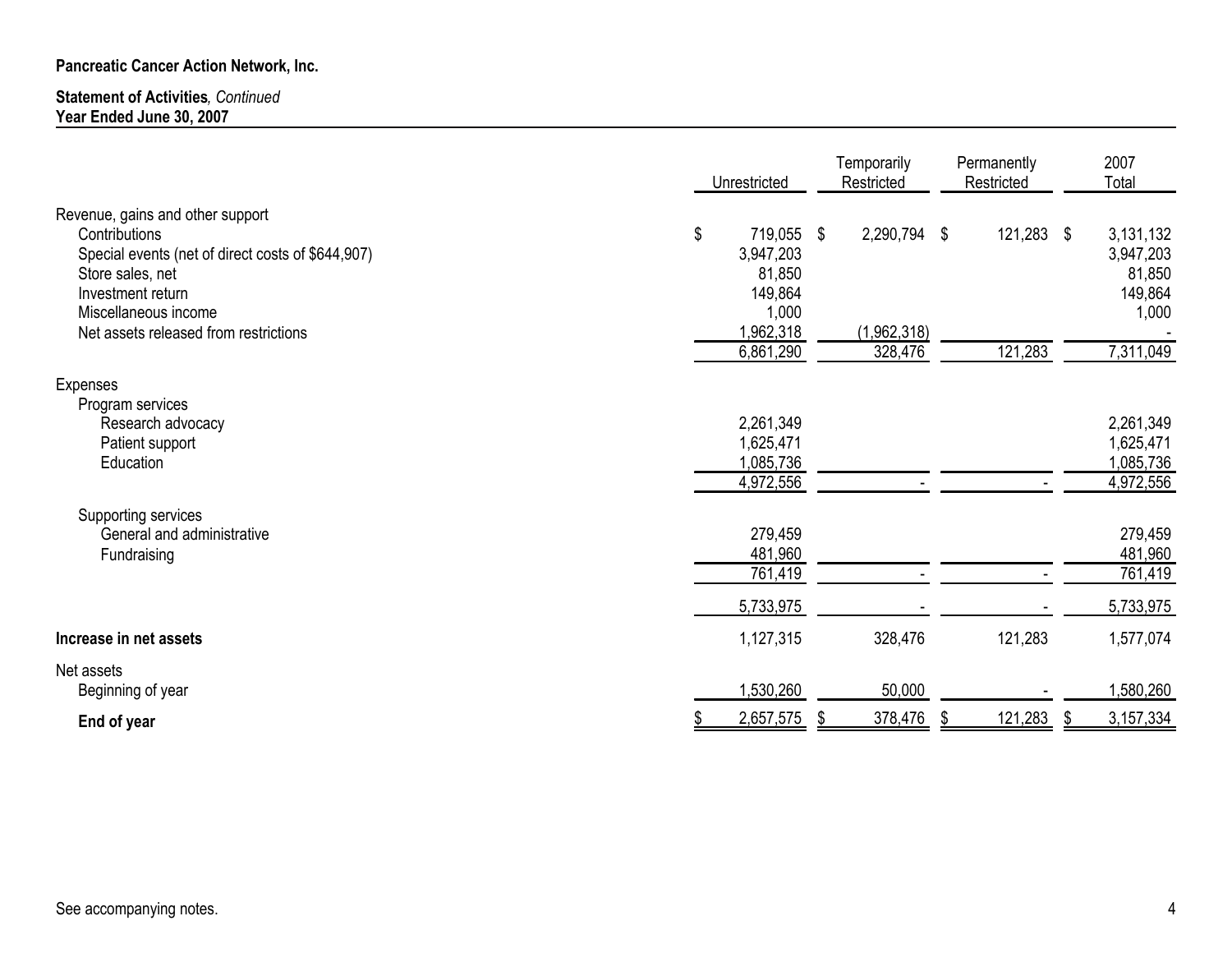## Statement of Functional Expenses Year Ended June 30, 2008

|                                        |                      |      | Program Services    |                   |    |                      |    | <b>Supporting Services</b>    |     |                   |      |                     |      |                      |
|----------------------------------------|----------------------|------|---------------------|-------------------|----|----------------------|----|-------------------------------|-----|-------------------|------|---------------------|------|----------------------|
|                                        | Research<br>Advocacy |      | Patient<br>Support  | Education         |    | Total<br>Program     |    | General and<br>Administrative |     | Fund-<br>Raising  |      | Total<br>Supporting |      | 2008<br>Total        |
| <b>Salaries</b>                        | \$<br>665,782        | - \$ | 905,045             | \$<br>676,074     | \$ | 2,246,901            | \$ | 108,484                       | -\$ | 291,383           | - \$ | 399,867             | - \$ | 2,646,768            |
| Payroll taxes                          | 43,877               |      | 59,602              | 44,237            |    | 147,716              |    | 7,386                         |     | 19,166            |      | 26,552              |      | 174,268              |
| Fringe benefits                        | 28,866<br>738,525    |      | 53,560<br>1,018,207 | 39,360<br>759,671 |    | 121,786<br>2,516,403 |    | 10,066<br>125,936             |     | 13,422<br>323,971 |      | 23,488<br>449,907   |      | 145,274<br>2,966,310 |
| Research grants                        | 1,120,600            |      | 1,500               |                   |    | 1,122,100            |    |                               |     |                   |      |                     |      | 1,122,100            |
| Conferences                            | 13,845               |      | 27,346              |                   |    | 41,191               |    |                               |     |                   |      |                     |      | 41,191               |
| Workshops                              | 471,394              |      | 151,596             | 175,510           |    | 798,500              |    |                               |     |                   |      |                     |      | 798,500              |
| Special events                         |                      |      |                     |                   |    |                      |    |                               |     | 105,728           |      | 105,728             |      | 105,728              |
| Public relations professional fees     | 120,547              |      | 46,095              | 33,309            |    | 199,951              |    | 5,400                         |     | 30,183            |      | 35,583              |      | 235,534              |
| Accounting and legal professional fees | 12,002               |      | 11,727              | 8,424             |    | 32,153               |    | 1,390                         |     | 3,641             |      | 5,031               |      | 37,184               |
| Other professional fees                | 72,319               |      | 145,791             | 65,257            |    | 283,367              |    | 5,033                         |     | 27,354            |      | 32,387              |      | 315,754              |
| Insurance                              | 12,814               |      | 16,521              | 12,012            |    | 41,347               |    | 1,865                         |     | 15,105            |      | 16,970              |      | 58,317               |
| Finance charges                        | 35,692               |      | 50,218              | 36,542            |    | 122,452              |    | 59,180                        |     | 15,961            |      | 75,141              |      | 197,593              |
| Occupancy                              | 89,476               |      | 81,376              | 59,442            |    | 230,294              |    | 9,117                         |     | 25,132            |      | 34,249              |      | 264,543              |
| Voice and data communication           | 11,265               |      | 15,392              | 11,643            |    | 38,300               |    | 1,725                         |     | 4,846             |      | 6,571               |      | 44,871               |
| Information technology                 | 32,708               |      | 37,622              | 26,443            |    | 96,773               |    | 4,020                         |     | 10,660            |      | 14,680              |      | 111,453              |
| Office supplies                        | 10,678               |      | 14,811              | 23,718            |    | 49,207               |    | 1,591                         |     | 8,216             |      | 9,807               |      | 59,014               |
| Printing                               | 35,223               |      | 116,739             | 40,780            |    | 192,742              |    | 4,888                         |     | 31,307            |      | 36,195              |      | 228,937              |
| Postage                                | 30,357               |      | 89,776              | 59,739            |    | 179,872              |    | 4,206                         |     | 43,308            |      | 47,514              |      | 227,386              |
| Travel                                 | 56,823               |      | 7,131               | 63,588            |    | 127,542              |    | 506                           |     | 7,350             |      | 7,856               |      | 135,398              |
| Development                            | 1,744                |      | 1,643               | 5,966             |    | 9,353                |    | 192                           |     | 9,957             |      | 10,149              |      | 19,502               |
| Staff support                          | 35,399               |      | 18,165              | 15,244            |    | 68,808               |    | 1,880                         |     | 5,848             |      | 7,728               |      | 76,536               |
| Equipment rent                         | 1,569                |      | 2,121               | 1,570             |    | 5,260                |    | 445                           |     | 681               |      | 1,126               |      | 6,386                |
| Repairs and maintenance                | 3,302                |      | 4,686               | 3,221             |    | 11,209               |    | 373                           |     | 1,402             |      | 1,775               |      | 12,984               |
| Dues and subscriptions                 | 25,044               |      | 4,255               | 1,064             |    | 30,363               |    | 124                           |     | 3,342             |      | 3,466               |      | 33,829               |
| Directors meetings                     |                      |      |                     |                   |    |                      |    | 10,534                        |     |                   |      | 10,534              |      | 10,534               |
| Advertising                            | 3,026                |      | 3,862               | 3,188             |    | 10,076               |    | 408                           |     | 8,112             |      | 8,520               |      | 18,596               |
| Miscellaneous                          | 7,593                |      | 13,004              | 19,818            |    | 40,415               |    | 1,063                         |     | 5,842             |      | 6,905               |      | 47,320               |
| Depreciation and amortization          | 20,597               |      | 28,253              | 21,137            |    | 69,987               |    | 3,411                         |     | 9,599             |      | 13,010              |      | 82,997               |
|                                        | 2,962,542            |      | 1,907,837           | 1,447,286         |    | 6,317,665            |    | 243,287                       |     | 697,545           |      | 940,832             |      | 7,258,497            |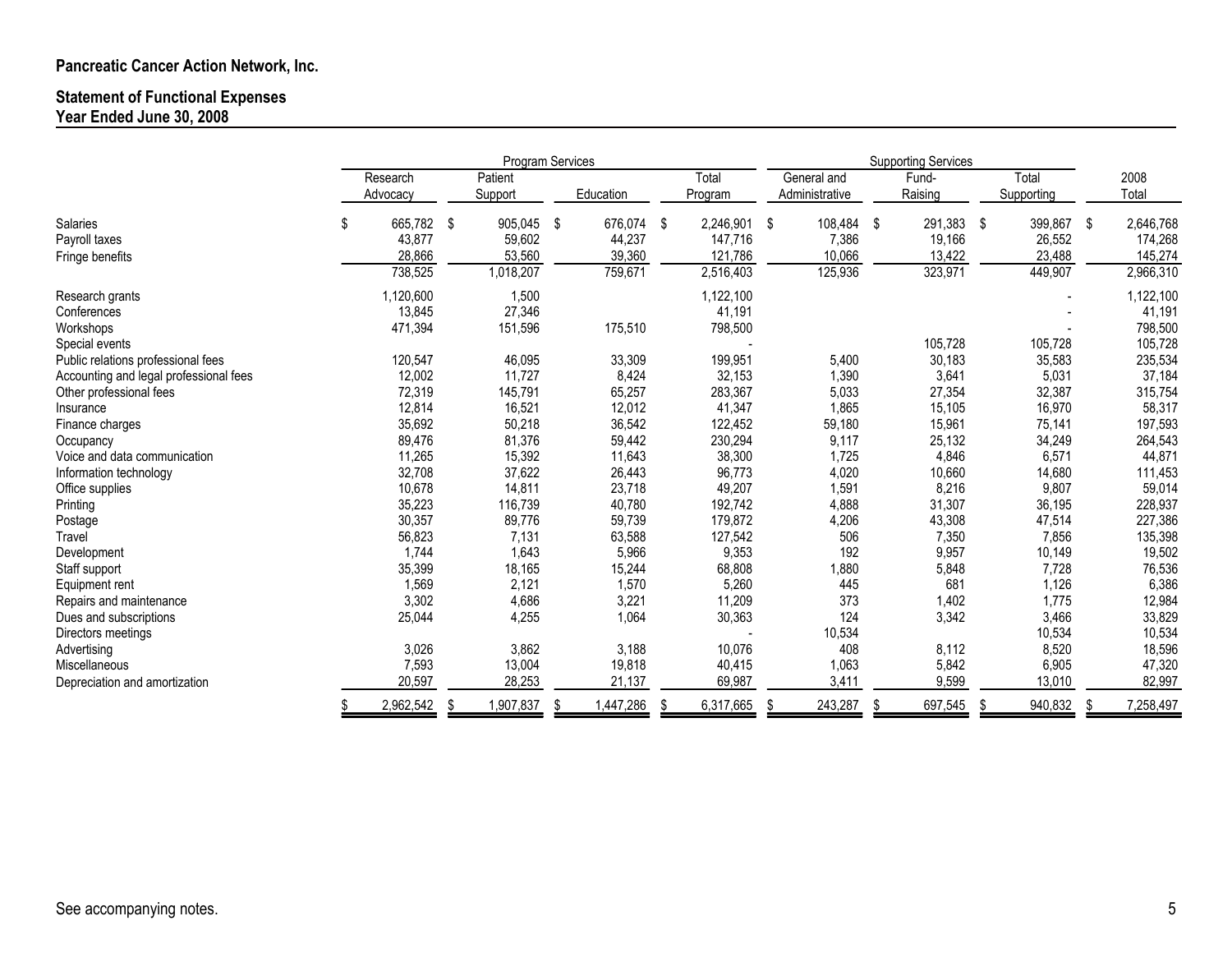## Statement of Functional Expenses, Continued Year Ended June 30, 2007

|                                        |                         | Program Services   |                         |     |                   | <b>Supporting Services</b> |                               |    |                  |     |                     |     |                    |
|----------------------------------------|-------------------------|--------------------|-------------------------|-----|-------------------|----------------------------|-------------------------------|----|------------------|-----|---------------------|-----|--------------------|
|                                        | Research<br>Advocacy    | Patient<br>Support | Education               |     | Total<br>Program  |                            | General and<br>Administrative |    | Fund-<br>Raising |     | Total<br>Supporting |     | 2007<br>Total      |
| <b>Salaries</b>                        | \$<br>614,555<br>53,973 | \$<br>721,135      | \$<br>506,940<br>44,496 | -\$ | 1,842,630         | \$                         | 119,626                       | \$ | 208,857          | -\$ | 328,483             | -\$ | 2,171,113          |
| Payroll taxes<br>Fringe benefits       | 21,486                  | 63,334<br>35,943   | 21,102                  |     | 161,803<br>78,531 |                            | 10,285<br>15,348              |    | 18,671<br>10,595 |     | 28,956<br>25,943    |     | 190,759<br>104,474 |
|                                        | 690,014                 | 820,412            | 572,538                 |     | 2,082,964         |                            | 145,259                       |    | 238,123          |     | 383,382             |     | 2,466,346          |
| Research grants                        | 1,008,125               |                    |                         |     | 1,008,125         |                            |                               |    |                  |     |                     |     | 1,008,125          |
| Conferences                            | 5,306                   | 33,561             |                         |     | 38,867            |                            | 15                            |    |                  |     | 15                  |     | 38,882             |
| Workshops                              | 97,949                  | 217,360            | 143,221                 |     | 458,530           |                            | 138                           |    | 24               |     | 162                 |     | 458,692            |
| Special events                         |                         |                    |                         |     |                   |                            |                               |    | 92,624           |     | 92,624              |     | 92,624             |
| Public relations professional fees     | 93,213                  | 50,959             | 35,801                  |     | 179,973           |                            | 7,376                         |    | 12,045           |     | 19,421              |     | 199,394            |
| Accounting and legal professional fees | 7,795                   | 9,066              | 6,231                   |     | 23,092            |                            | 1,577                         |    | 2,598            |     | 4,175               |     | 27,267             |
| Other professional fees                | 27,331                  | 80,513             | 21,633                  |     | 129,477           |                            | 4,853                         |    | 11,319           |     | 16,172              |     | 145,649            |
| Insurance                              | 9,529                   | 11,106             | 7,725                   |     | 28,360            |                            | 1,709                         |    | 3,267            |     | 4,976               |     | 33,336             |
| Finance charges                        | 26,988                  | 31,747             | 22,144                  |     | 80,879            |                            | 20,690                        |    | 8,634            |     | 29,324              |     | 110,203            |
| Occupancy                              | 76,769                  | 76,550             | 50,876                  |     | 204,195           |                            | 8,275                         |    | 21,597           |     | 29,872              |     | 234,067            |
| Voice and data communication           | 11,529                  | 10,856             | 7,858                   |     | 30,243            |                            | 1,633                         |    | 3,146            |     | 4,779               |     | 35,022             |
| Information technology                 | 31,200                  | 36,335             | 25,846                  |     | 93,381            |                            | 12,501                        |    | 12,271           |     | 24,772              |     | 118,153            |
| Office supplies                        | 11,470                  | 13,204             | 9,549                   |     | 34,223            |                            | 1,856                         |    | 4,208            |     | 6,064               |     | 40,287             |
| Printing                               | 37,955                  | 118,288            | 30,471                  |     | 186,714           |                            | 4,374                         |    | 26,124           |     | 30,498              |     | 217,212            |
| Postage                                | 30,053                  | 59,977             | 40,469                  |     | 130,499           |                            | 15,956                        |    | 31,742           |     | 47,698              |     | 178,197            |
| Travel                                 | 47,650                  | 11,503             | 59,459                  |     | 118,612           |                            | 5,272                         |    | 1,401            |     | 6,673               |     | 125,285            |
| Development                            | 1,081                   | 784                | 4,698                   |     | 6,563             |                            | 119                           |    | 1,010            |     | 1,129               |     | 7,692              |
| Staff support                          | 4,934                   | 5,608              | 4,663                   |     | 15,205            |                            | 831                           |    | 1,691            |     | 2,522               |     | 17,727             |
| Equipment rent                         | 2,175                   | 2,578              | 1,778                   |     | 6,531             |                            | 269                           |    | 772              |     | 1,041               |     | 7,572              |
| Repairs and maintenance                | 2,055                   | 2,396              | 1,622                   |     | 6,073             |                            | 340                           |    | 705              |     | 1,045               |     | 7,118              |
| Dues and subscriptions                 | 14,420                  | 2,886              | 836                     |     | 18,142            |                            | 275                           |    | 467              |     | 742                 |     | 18,884             |
| Directors meetings                     |                         |                    |                         |     |                   |                            | 14,601                        |    |                  |     | 14,601              |     | 14,601             |
| International affiliates               |                         |                    |                         |     |                   |                            | 10,000                        |    |                  |     | 10,000              |     | 10,000             |
| Advertising                            | 4,410                   | 5,350              | 3,523                   |     | 13,283            |                            | 1,155                         |    | 1,798            |     | 2,953               |     | 16,236             |
| Miscellaneous                          | 4,641                   | 7,045              | 22,386                  |     | 34,072            |                            | 3,197                         |    | 2,345            |     | 5,542               |     | 39,614             |
| Depreciation and amortization          | 14,757                  | 17,387             | 12,409                  |     | 44,553            |                            | 17,188                        |    | 4,049            |     | 21,237              |     | 65,790             |
|                                        | 2,261,349               | 1,625,471          | 1,085,736               |     | 4,972,556         |                            | 279,459                       |    | 481,960          |     | 761,419             |     | 5,733,975          |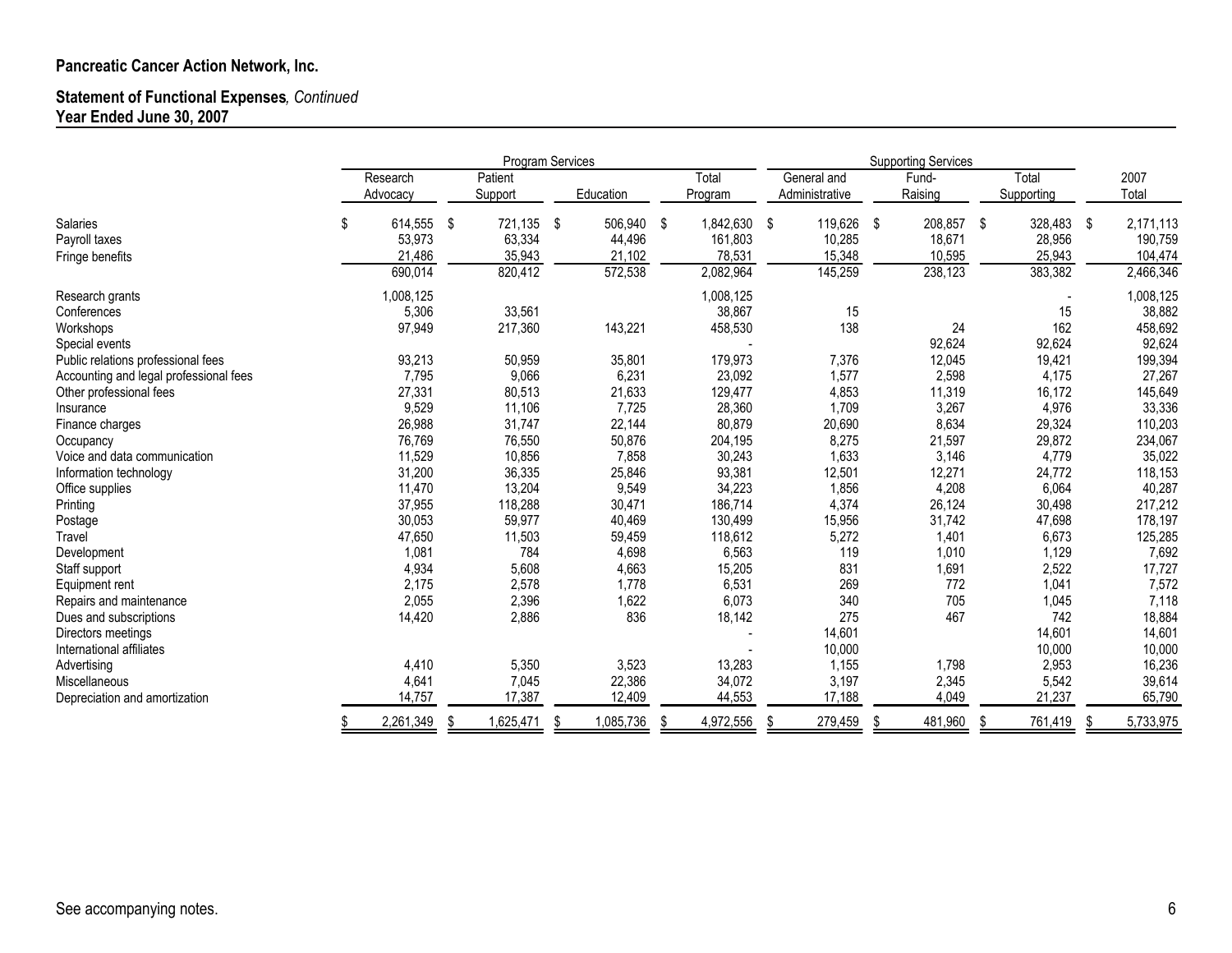## Statements of Cash Flows

Years Ended June 30, 2008 and 2007

|                                                           | 2008          |      | 2007        |
|-----------------------------------------------------------|---------------|------|-------------|
| <b>Operating activities</b>                               |               |      |             |
| Increase in net assets                                    | \$<br>326,352 | - \$ | 1,577,074   |
| Depreciation and amortization                             | 82,997        |      | 65,790      |
| Net realized and unrealized losses (gains) on investments | 153,705       |      | (64, 459)   |
| Donation of property and equipment                        |               |      | (4,500)     |
| Donation of securities                                    | (106, 761)    |      | (13,986)    |
| Changes in                                                |               |      |             |
| Sundry receivables and pledges receivable                 | (124, 546)    |      | (379, 939)  |
| Inventory                                                 | (21, 516)     |      | 6,409       |
| Prepaid expenses and other assets                         | 247,990       |      | (239, 236)  |
| Accounts payable and accrued expenses                     | (66, 974)     |      | 169,387     |
| Grants payable                                            | (326, 332)    |      | 564,000     |
| Net cash provided by operating activities                 | 164,915       |      | 1,680,540   |
| <b>Investing activities</b>                               |               |      |             |
| Purchase of investments                                   | (1, 556, 533) |      | (2,574,772) |
| Proceeds from sale of investments                         | 1,537,429     |      | 992,770     |
| Purchase of property and equipment                        | (106,922)     |      | (94, 723)   |
| Net cash used in investing activities                     | (126, 026)    |      | (1,676,725) |
| <b>Financing activities</b>                               |               |      |             |
| Payments on capital leases                                | (10, 876)     |      | (9, 437)    |
| Net cash used in financing activities                     | (10, 876)     |      | (9, 437)    |
| Increase (decrease) in cash                               | 28,013        |      | (5,622)     |
| Cash                                                      |               |      |             |
| Beginning of year                                         | 238,899       |      | 244,521     |
| End of year                                               | 266,912       | \$   | 238,899     |
| Supplemental disclosure of cash flow information          |               |      |             |
| Interest paid                                             | 5,353         | \$   | 6,791       |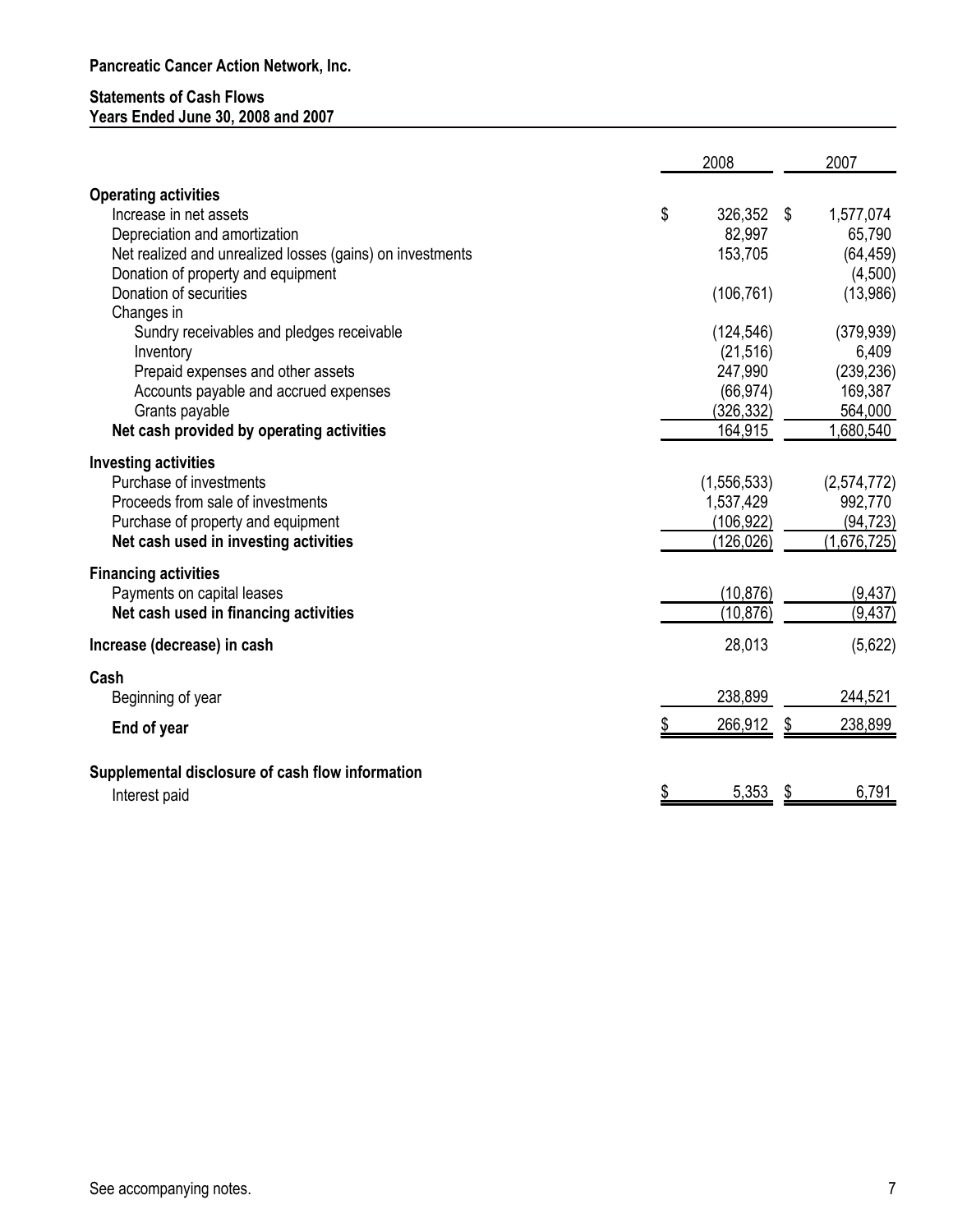## Note 1 Nature of Activities and Significant Accounting Policies

The Pancreatic Cancer Action Network, Inc. (Organization) is a nationwide network of people dedicated to working together to advance research, support patients and create hope for those afflicted by pancreatic cancer. The Organization raises money for direct private funding of research — and advocates for more aggressive federal research funding of medical breakthroughs in prevention, diagnosis and treatment. The Organization fills the void of information and options by giving patients and caregivers the personalized and reliable information they need to make informed decisions. And, the Organization helps individuals and communities across the country work together to raise awareness about pancreatic cancer and the funds to find a cure. The Organization's activities are conducted from offices in El Segundo, California and Washington, D.C.

The Organization derives most of its revenue from contributions and special events. Each year the Organization holds "An Evening with the Stars" gala that is its largest fundraising event. In 2008 and 2007, this event raised \$1,458,884 and \$1,732,783, respectively, net of related expenses. The Organization also hosts various special events utilizing a volunteer network. The volunteer network is comprised of community-based team members across the country who volunteer their time to raise awareness and educate their communities about pancreatic cancer. In 2008 and 2007, volunteer-based events raised \$2,966,354 and \$2,214,420, respectively, net of related expenses.

The Organization is exempt from income taxes under Section 501(c)(3) of the Internal Revenue Code and applicable state laws.

Basis of Presentation—The financial statements of the Organization have been prepared in conformity with accounting principles applicable to nonprofit organizations. Accordingly, the Organization's net assets are classified for financial reporting purposes as unrestricted, temporarily restricted or permanently restricted based on the existence or absence of donor-imposed restrictions.

Unrestricted net assets are not subject to donor-imposed restrictions. Unrestricted net assets include those net assets that may be used by the Organization for any of its programs or administrative support.

Temporarily restricted net assets are subject to donor-imposed restrictions which will be met either by the Organization's actions or the passage of time. Items that increase this net asset category are contributions restricted as to time or purpose. Temporarily restricted net assets are reclassified to unrestricted net assets when the restrictions have been met or have expired.

Permanently restricted net assets are subject to donor-imposed restrictions that do not expire. Funds are held in perpetuity while the income is available for general use. During fiscal year 2007, the Organization received \$121,283 to establish an endowment fund for general research of pancreatic cancer.

Cash—The Organization maintains its cash in bank accounts which, at times, may exceed federally insured limits. The Organization has not experienced any losses in such accounts. Management believes the Organization is not exposed to any significant credit risk on cash.

Pledges Receivable—The Organization recognizes donors' unconditional promises to give cash or other assets as contribution revenue in the period promises are made. Conditional promises are not recognized as revenue until the condition is met.

Inventory—Inventory consists of various promotional items that are held for sale. Inventory is stated at the lower of market or cost determined by using the weighted average cost method.

Property and Equipment—Property and equipment are stated at cost, except for donated assets, which are recorded at fair value at the time of receipt. All expenditures for property and equipment in excess of \$2,500 are capitalized. Depreciation on furniture, equipment and computer software is being computed using the straight-line method over the estimated useful life of three to five years. Leasehold improvements are amortized on a straight-line basis over the remaining life of the lease.

Website development costs and database system costs (both in progress) are capitalized under the guidelines set forth by SOP 98-1, Accounting for the Costs of Computer Software Developed or Obtained for Internal Use.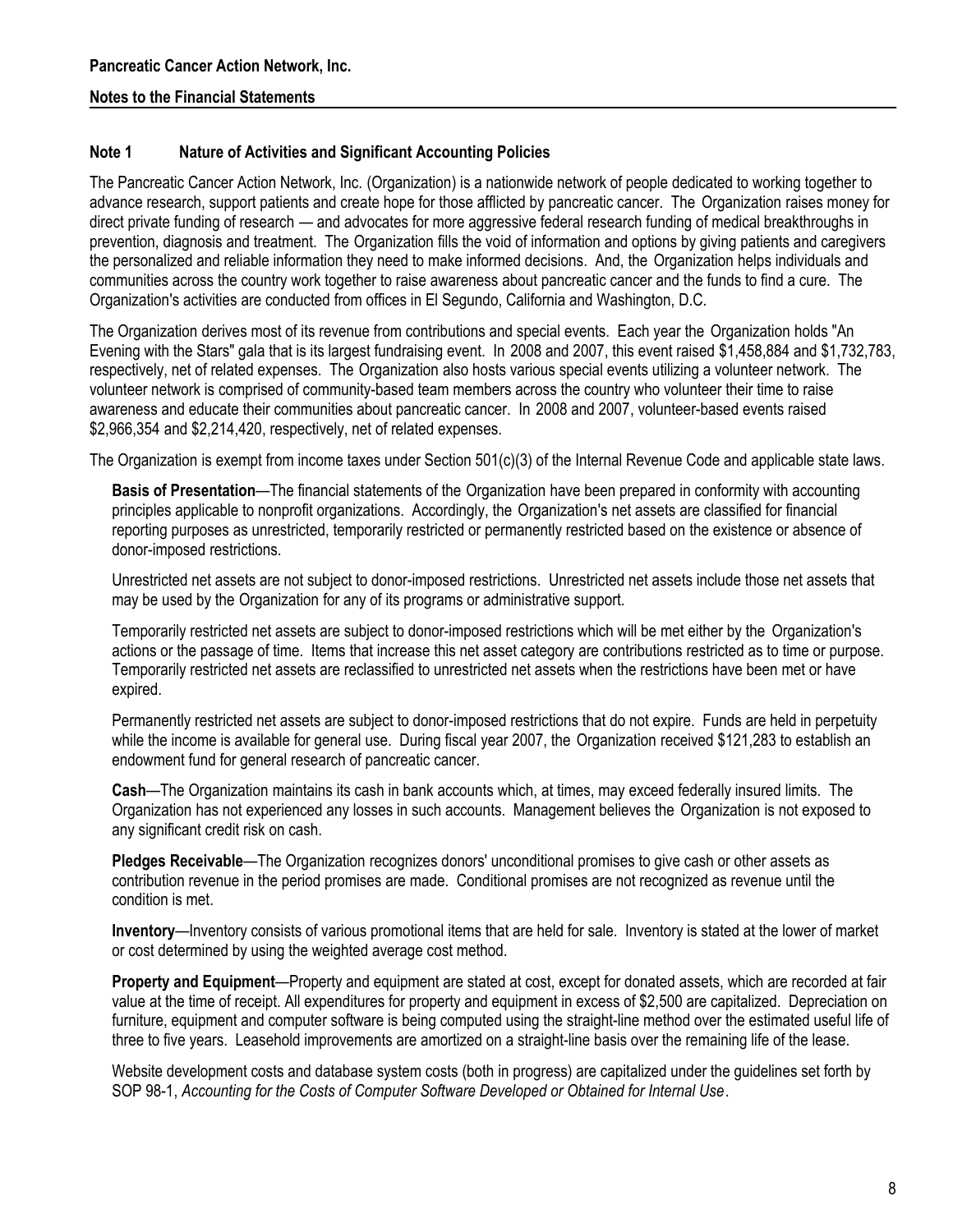#### Note 1 Nature of Activities and Significant Accounting Policies, Continued

Investments—Investments are recorded at fair value based on quoted prices in an active market. Changes in fair value are recorded as unrealized gains (losses). Investments are exposed to various risks such as interest rate, market and credit risks. Due to the level of risk associated with investments, it is at least reasonably possible that changes in the fair value of investments will occur in the near term and that such changes could materially affect the financial statements. Contributions of securities from donors are recorded at market value at the time the gift is made.

Contributions—Contributions are considered to be available for unrestricted use unless specifically restricted by the donor. Contributions received with donor-imposed temporary restrictions are recorded as temporarily restricted revenue. When a donor restriction expires, that is, when a stipulated time restriction ends or purpose restriction is accomplished, temporarily restricted net assets are reclassified to unrestricted net assets and reported in the statement of activities as net assets released from restrictions.

Donated materials and other noncash donations are recorded as contributions at their estimated fair values on the date received. Many individuals volunteer their time and perform a variety of tasks that assist the Organization with its programs and administration, but these donated services are not reflected in the financial statements because they do not meet the criteria for inclusion.

Special Events—Special events consists of the "An Evening with the Stars" gala and various other events utilizing a volunteer network. The gala revenue and related expenses are recognized in the period in which the event occurs. Costs paid in advance of an event are recorded as prepaid expenses.

Research Grants—The Organization awards peer-reviewed research grants to investigators who are devoted to scientific research related to pancreatic cancer. Unconditional research grants are recognized as expense when awarded to a named recipient.

Functional Expenses—Operating expenses directly identified with a functional area are charged to that area. Expenses affecting more than one functional area are allocated to the respective areas on the basis of ratios estimated by management.

Estimates—In preparing financial statements in conformity with accounting principles generally accepted in the United States of America, management makes estimates and assumptions affecting the reported amounts of assets and liabilities and disclosures of contingent assets and liabilities at the date of the financial statements and the reported amounts of revenue and expenses during the reporting period. Actual results could differ from those estimates.

Recent Accounting Pronouncements—Financial Accounting Standards Board (FASB) Interpretation No. 48 (FIN 48), Accounting for Uncertainty in Income Taxes - an interpretation of FASB Statement No. 109, clarifies the accounting for uncertainties (if any) in income taxes by prescribing the recognition threshold a tax position is required to meet before being recognized in the financial statements. FIN 48 will be effective for the Organization beginning with their 2009 financial statements. The Organization is evaluating the effect, if any, that the adoption of FIN 48 will have on their financial statements.

The FASB has issued Statement of Financial Accounting Standards No. 157 (SFAS 157), Fair Value Measurements. SFAS 157 defines fair value, establishes a framework for measuring fair value and expands disclosures about fair value measurements. This statement amends the guidance on measuring fair value and is effective for the Organization beginning in the fiscal year 2009. Management does not believe that the issuance of SFAS 157 will require any new fair value measurements. However, it is at least reasonably possible that certain additional disclosures will be required in the fiscal year 2009 financial statements.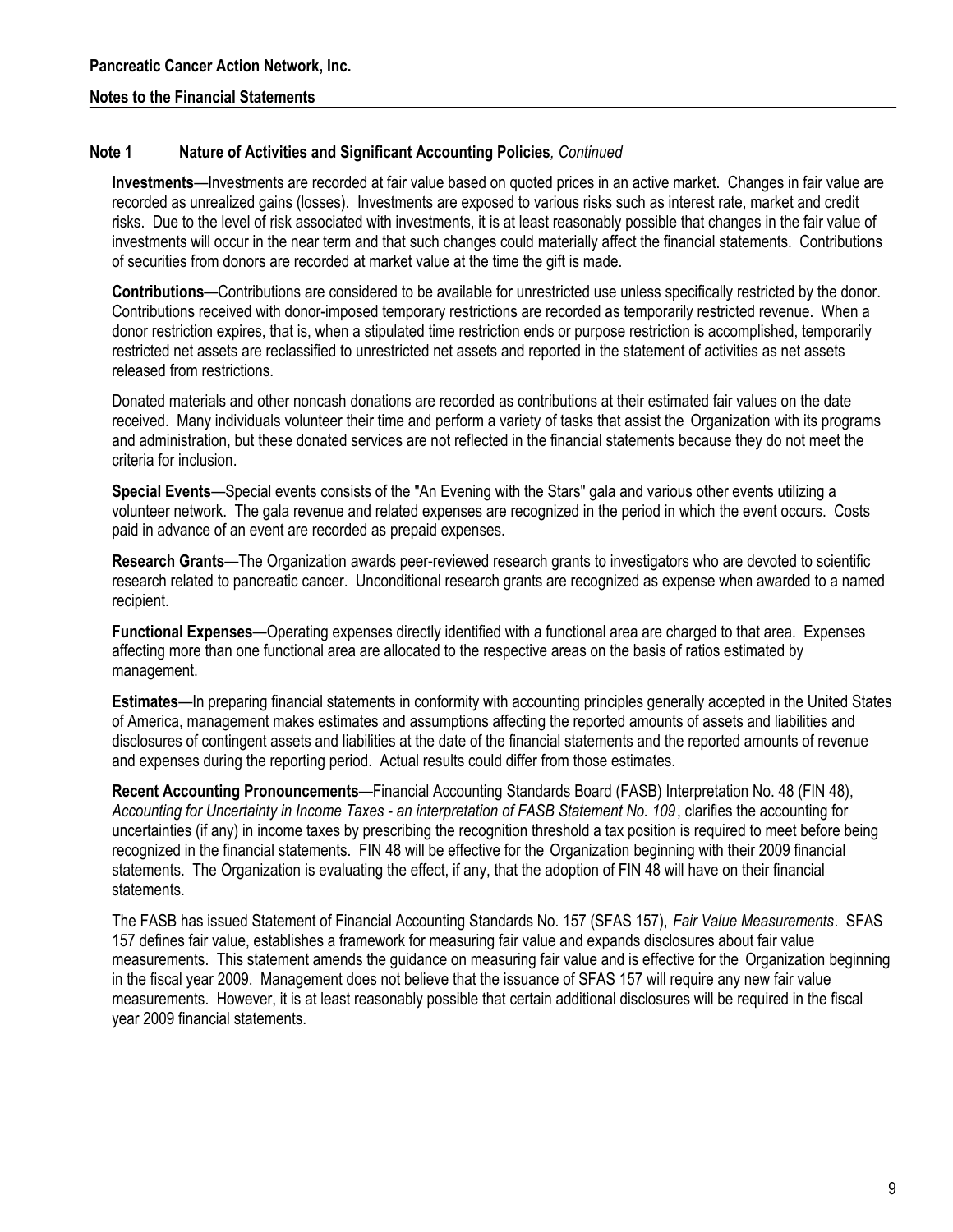#### Note 1 Nature of Activities and Significant Accounting Policies, Continued

In February 2007, FASB issued Statement of Financial Accounting Standards No. 159, The Fair Value Option for Financial Assets and Financial Liabilities (SFAS 159). SFAS 159 permits companies to elect to follow fair value accounting for certain financial assets and liabilities in an effort to mitigate volatility in earnings without having to apply complex hedge accounting provisions. The standard also establishes presentation and disclosure requirements designed to facilitate comparison between entities that choose different measurement attributes for similar types of assets and liabilities. SFAS 159 is effective for the Organization beginning in the fiscal year 2009. Management does not believe that SFAS 159 will have a material impact on the Organization's financial position, changes in net assets or cash flows.

#### Note 2 Pledges Receivable

Pledges receivable consists of amounts due in installments from various individuals and foundations. Expected future collections are as follows:

| 2009 | \$ | 438,800 |
|------|----|---------|
| 2010 |    | 30,000  |
| 2011 |    | 20,000  |
|      | S  | 488,800 |

#### Note 3 Property and Equipment

Property and equipment at June 30, 2008 and 2007 consist of:

|                                                                                                                         | 2008 |                              |   | 2007                         |
|-------------------------------------------------------------------------------------------------------------------------|------|------------------------------|---|------------------------------|
| Furniture and equipment<br>Computer software<br>Leasehold improvements<br>Website development and database system costs | \$   | 285,557<br>124,465<br>32,827 | S | 292,165<br>106,407<br>14,172 |
| (in progress)                                                                                                           |      | 70,205<br>513,054            |   | 412,744                      |
| Accumulated depreciation and amortization                                                                               |      | (263, 470)                   |   | (187, 085)                   |
|                                                                                                                         |      | 249,584                      |   | 225,659                      |

Furniture and equipment includes assets acquired in a prior year in exchange for capital lease obligations. Accumulated amortization of the capital lease equipment was \$31,065 and \$19,204 at June 30, 2008 and 2007, respectively. The cost of capital lease equipment was \$59,304 in both years.

Depreciation and amortization expense totaled \$82,997 and \$65,790 for 2008 and 2007, respectively.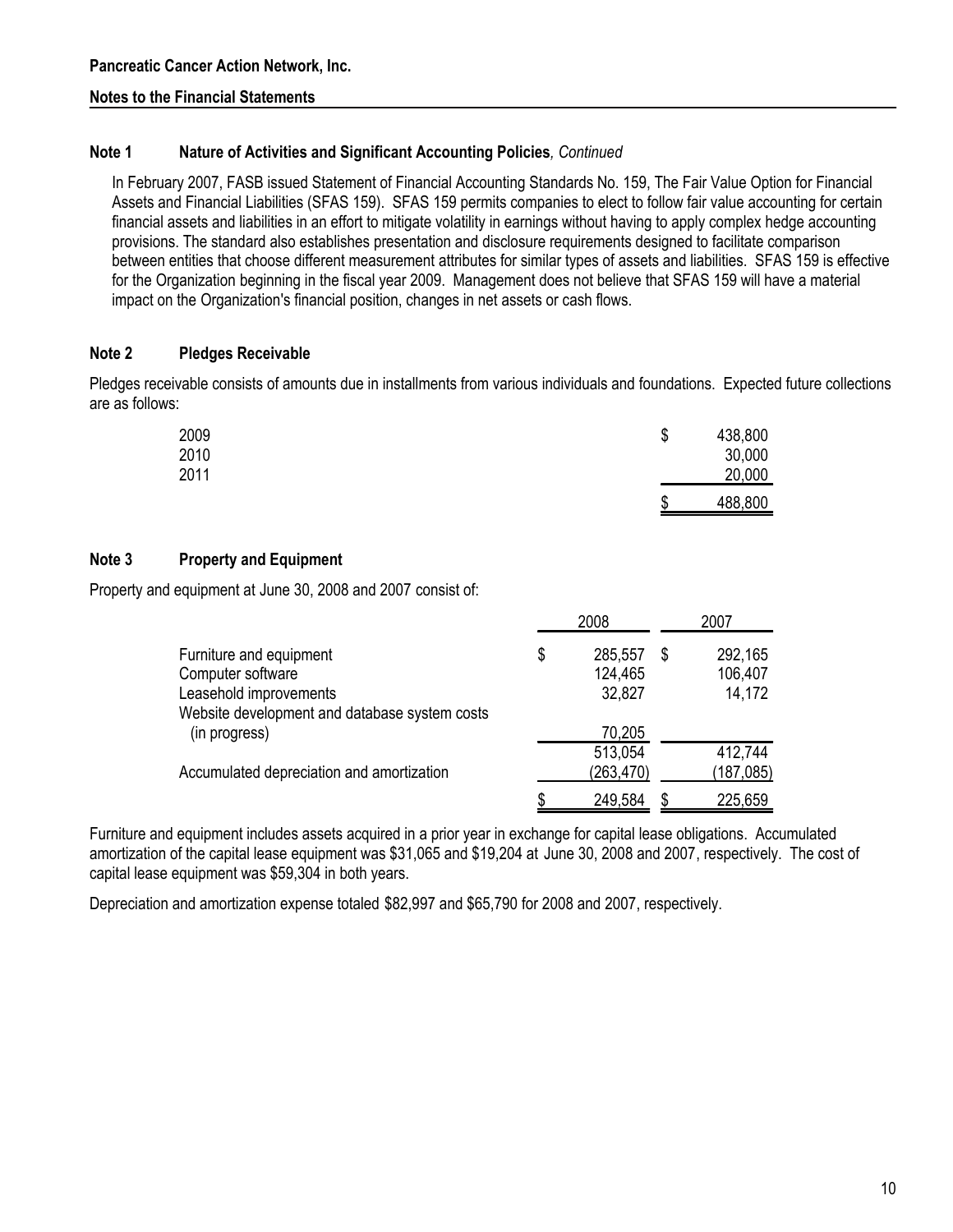#### Note 4 Investments

Investments held at June 30, 2008 and 2007 consist of:

|                                                                                      | 2008                                             |  |                                            | 2007 |                                           |  |                                            |
|--------------------------------------------------------------------------------------|--------------------------------------------------|--|--------------------------------------------|------|-------------------------------------------|--|--------------------------------------------|
|                                                                                      | Cost                                             |  | Fair<br>Value                              |      | Cost                                      |  | Fair<br>Value                              |
| Money market accounts<br>Corporate bonds<br>Mutual funds - equities<br>Common stocks | \$<br>138,930<br>2,207,407<br>415,400<br>478,239 |  | 138,930<br>2,189,198<br>359,662<br>454,047 |      | 2,548,103<br>296,964<br>68,266<br>183,692 |  | 2,548,103<br>296,563<br>103,200<br>221,811 |
|                                                                                      | 3,239,976                                        |  | 3,141,837                                  |      | 3,097,025                                 |  | 3,169,677                                  |

Investment returns from these investments and other interest-bearing accounts are summarized as follows:

|                                                                                 | 2008                | 2007             |
|---------------------------------------------------------------------------------|---------------------|------------------|
| Dividend and interest income, net<br>Net realized and unrealized gains (losses) | 95.105<br>(153,705) | 85,405<br>64.459 |
|                                                                                 | (58,600)            | 149,864          |

Dividend and interest income is reported net of bank fees of \$40,354 and \$32,413 in 2008 and 2007, respectively.

#### Note 5 Grants Payable

Grants payable consist of multi-year unconditional research grants that are payable over one to three years. Payments on grants payable are expected to be \$536,000 during fiscal years 2009.

During fiscal 2008, the Organization recorded research grants expense of \$1,120,600, of which \$584,600 was paid during the year and \$536,000 was included in grants payable at June 30, 2008. During fiscal 2007, the Organization recorded research grants expense of \$1,008,125, of which \$378,125 was paid prior to year-end and \$630,000 was included in grants payable at June 30, 2007.

#### Note 6 Lease Obligations

The Organization occupies its corporate offices under a five-year lease agreement which provides for monthly base rentals ranging from \$15,000 to \$16,900, plus allocated operating expenses, through May 2010. The Organization is also obligated under certain equipment leases and an additional office lease through 2010. Future minimum lease payments under operating leases at June 30, 2008 are:

| 2009<br>2010 | J | 232,000<br>218,000 |
|--------------|---|--------------------|
|              | æ | 450,000            |

In 2008 and 2007, rental expense was \$264,543 and \$234,067, respectively.